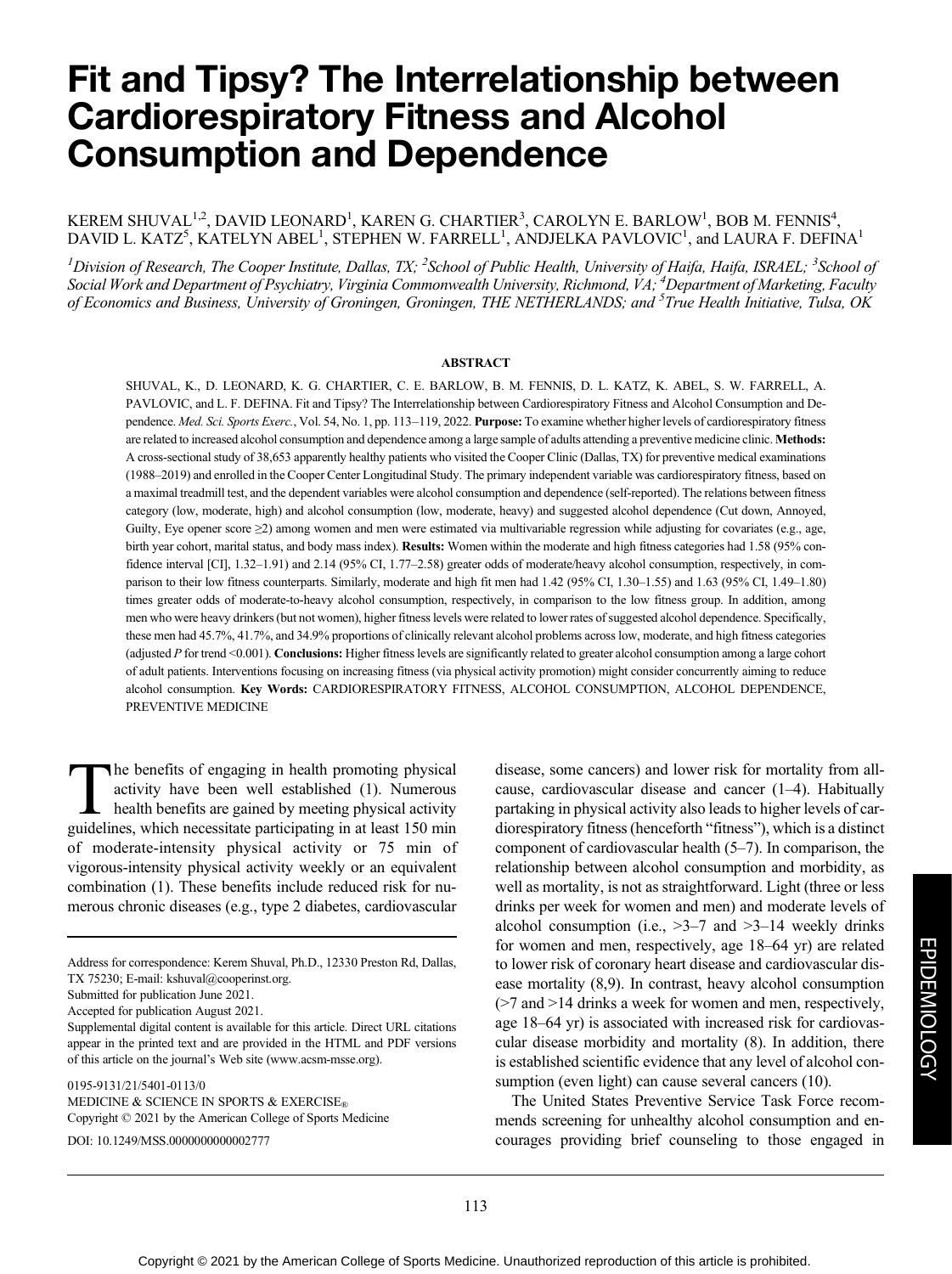hazardous drinking (11,12). Similarly, the United States Preventive Service Task Force recommends physical activity counseling particularly to patients with cardiovascular disease risk factors, and to a lesser degree to those without (13,14). Other organizations, such as the American College of Sports Medicine in conjunction with the American Medical Association, call for physical activity to be regarded as a "vital sign," thereby assessing it routinely in primary care (15–17). This will enable identifying patients who are inactive and in need for effective counseling. Correspondingly, it is important to determine hazardous drinking patterns to promptly modify this maladaptive behavior, with the goal of improving health outcomes. Indeed, screening and surveillance of physical inactivity, fitness, and excessive drinking are important at clinical and population levels because it assists in planning, designing, and implementing pertinent intervention programs (18,19).

Interventions in primary care often emphasize promoting a positive health behavior (e.g., physical activity) (20) or decreasing a negative behavior (e.g., drinking) (21), without consideration of the possible interrelationship between the two. Positive health behaviors tend to cluster together, such as exercising and eating a healthful diet (when trying to lose weight), whereas light drinking (or abstaining from alcohol) is often not regarded as a health promoting behavior (22,23). Interestingly, studies examining the nexus of physical activity and alcohol consumption have found that participation in sports and other physical activities are related to increased drinking in college athletes and nonathletes alike (24). These studies, however, used self-reported measures of physical activity, which are subject to overreporting because of social desirability (25), and few studies have focused on community dwelling adults who could benefit from screening and behavior modification counseling by primary care providers in the clinical setting. This is of particular importance because over 80% of Americans visit a health care provider for a checkup annually, which is a key opportunity for preventive medicine lifestyle interventions (15,26,27). Thus, in the current study, we examine whether higher levels of objectively measured fitness are related to increased alcohol consumption and dependence, among a large sample of apparently healthy adults, attending a preventive medicine clinic. Study findings could illuminate existing interrelationships and provide insight into designing future interventions in primary care.

# METHODS

The cross-sectional relationship of fitness (primary independent variable) with alcohol consumption and dependence (primary dependent variables) was examined among adults enrolled in the Cooper Center Longitudinal Study (CCLS). The CCLS aims to explore lifestyle behaviors (e.g., physical activity, fitness, diet) as they relate to chronic disease prevention (28). Cooper Center Longitudinal Study participants consist of patients who come to the Cooper Clinic (Dallas, TX) for preventive medicine examinations, which include fitness and laboratory testing, as well as an extensive medical questionnaire with items including alcohol consumption and physical activity. Patients interested in the CCLS opt into the study and provide written informed consent. Participants are primarily non-Hispanic White and well educated (28,29). The CCLS is reviewed and approved annually by The Cooper Institute Institutional Review Board, and this research received approval from the University of Haifa Institutional Review Board.

The present study sample began with 55,082 participants 20 yr or older who came to the Cooper Clinic (1988–2019), responded positively to a question on the medical history survey: "Do you drink alcoholic beverages (yes/no)" (i.e., current drinkers) and had complete information on all study variables. Of these, participants were excluded if they were pregnant ( $n = 50$ ) or excluded if not apparently healthy; that is, had abnormal electrocardiogram ( $n = 4419$ ); reported a personal history of myocardial infarction, stroke, or diabetes ( $n = 8450$ ); were underweight (body mass index [BMI]  $\leq 18.5 \text{ kg} \cdot \text{m}^{-2}$ )  $(n = 2751)$ ; or did not reach 85% of maximal heart rate during the treadmill examination ( $n = 759$ ). These exclusion criteria resulted in 38,653 apparently healthy participants in the analytic sample.

Independent and dependent variables. The primary independent variable, fitness, was based on a maximal treadmill test during a clinical examination while adhering to the modified Balke protocol (28), as previously described (30). Based on the final treadmill speed and grade, which is correlated highly with maximal oxygen uptake (30–32), we computed maximal metabolic equivalent (METs), where 1 MET = 3.5 mL  $O_2$  uptake/kg body weight/minute (29,33). In accordance with a standardized CCLS approach (30,34), participants' were categorized into age- and sex-specific quintiles and then grouped into the following three categories: 1) quintile 1, low fitness; 2) quintiles 2 and 3, moderate fitness; and 3) quintiles 4 and 5, high fitness. For analyses, the low fitness group was regarded the reference group. In addition, physical activity was based on questions pertaining to the frequency (sessions per week) and duration (on average) of activities in the three previous months (35). These included aerobic activities, such as walking, jogging, or running (36). The reported frequency and duration of activity were converted to minutes of activity per week and multiplied by an estimated MET value based on the Compendium of Physical Activities (37). This resulted in metabolic equivalent of task (MET) minutes per week (MET·min·wk<sup>-1</sup>) for each participant. Based on the Health and Human Services Physical Activity Guidelines for Americans (1), three categories were constructed: 1) not meeting guidelines (<500 MET·min·wk−<sup>1</sup> ); 2) meeting guidelines  $(500-1000 \text{ MET-min·wk}^{-1})$ ; and 3) exceeding guidelines (>1000 MET·min·wk<sup>-1</sup>).

The dependent variables consisted of current alcohol consumption and dependence (i.e., clinically relevant alcohol problems). In the medical history questionnaire, participants indicating that they consumed alcoholic beverages (i.e., current drinkers), were asked to specify the number of drinks per week of beer (12 oz), wine (5 oz), and hard liquor (1.5 oz) they consumed (28). Consistent with previous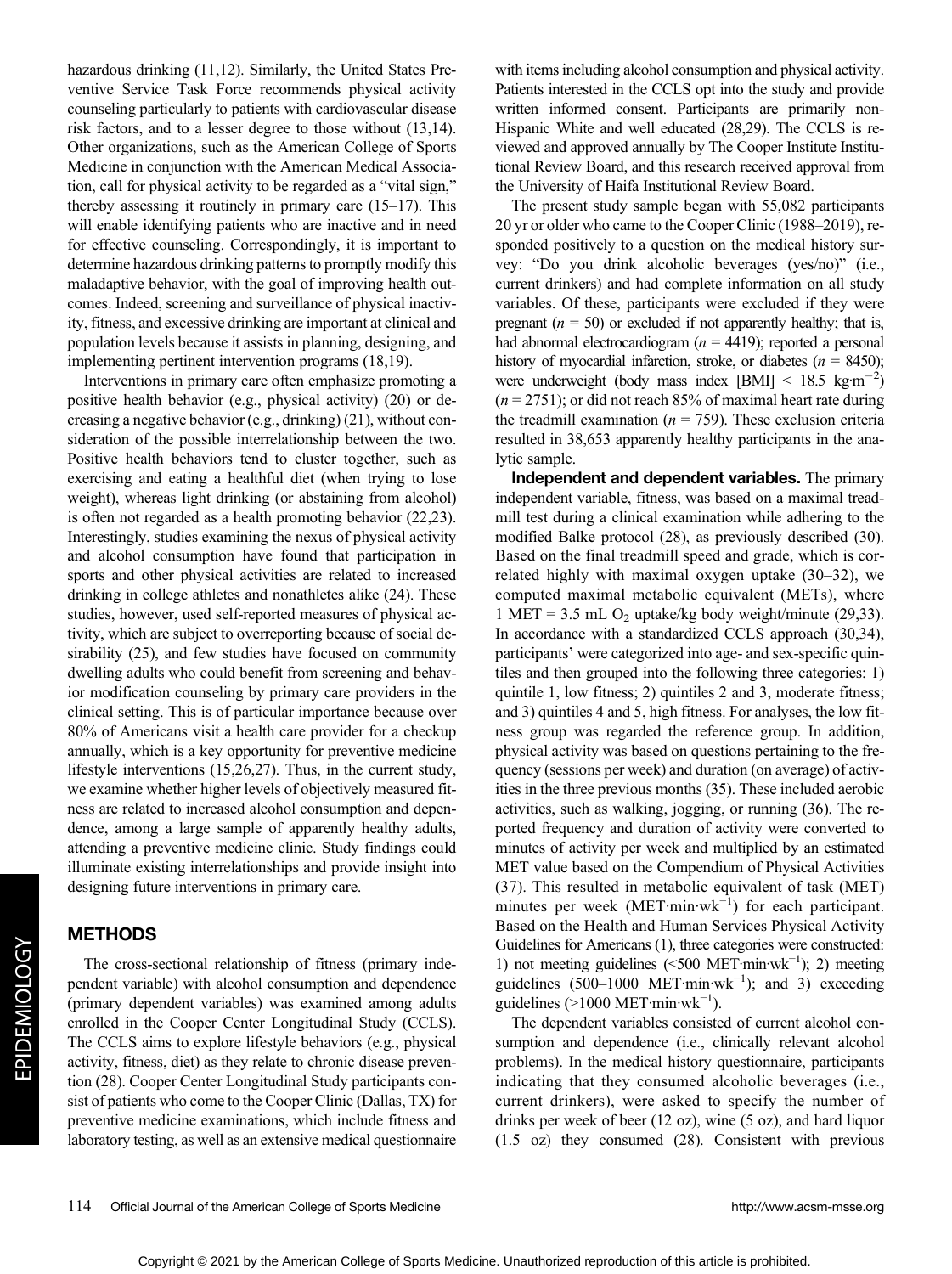research (9,28), current drinking was grouped into three categories for participants age 18 to 64 yr: 1) light drinking, three or less drinks per week; 2) moderate drinking, more than three to seven drinks per week (women) and more than three to 14 drinks per week (men); and 3) heavy drinking, more than seven drinks per week (women) and more than 14 drinks per week (men). Among study participants 65 yr or older, to adhere to American Geriatric Society and the National Institute for Alcohol Abuse and Alcoholism recommendations (38), moderate drinking was regarded as more than three to seven weekly drinks for both women and men, whereas heavy drinking was considered more than seven drinks a week for both sexes. Those participants at the heavy drinking level exceeded recommended weekly drinking guidelines (39).

In addition, alcohol dependence was assessed via participants' responses to the Cut down, Annoyed, Guilty, Eye opener (CAGE) questionnaire (40–42). This questionnaire, aimed at screening for clinically relevant alcohol problems, is designed for a clinical setting because of its brevity and focus on behavioral aspects of drinking to facilitate clinician– patient discussions (40). The CAGE questionnaire consists of four questions inquiring whether patients ever: 1) felt they needed to cut down on drinking; 2) felt annoyed by criticism pertaining to their drinking; 3) felt guilty about drinking; and 4) drank first thing in the morning (eye opener) (40,41). Total scores on the questionnaire range from 0 to 4, with a threshold of 2, indicative of suggested alcohol dependence (41). Subsequently, in the analyses, the total CAGE score was dichotomized into suggested dependence (score,  $\geq$ 2) or no suggested dependence (score,  $\leq$ ) (43).

Covariates. The covariates, based on the literature (44– 46), adjusted for in multivariable analyses, included the following: age, sex, marital status (married: yes/no), and BMI. In addition, based on reported age and date of examination, participants were placed into four birth year cohorts, because a cohort effect independent of age has been observed in the literature pertaining to drinking habits (47). Specifically, participants were placed into the following birth cohorts: Silent (born ≤1942), Baby Boomers (born 1943–1960), Generation X (born 1961–1981), and Millennials (born ≥1982) (48,49).

Statistical analysis. Characteristics of participants were summarized in total and by sex. The prevalence of light, moderate, and heavy drinking across low, moderate, and high fitness categories was summarized by sex and the unadjusted trends between the two ordinal variables was tested using Jonckheere–Terpstra statistics. Adjusted drinking level odds ratios (OR) for moderate and high versus low fitness were estimated using ordinal logistic regression. Specifically, partial proportional odds models were fit to higher versus lower levels of drinking. Consequently, there were separate logits for 1) light versus moderate and heavy drinking and 2) light and moderate versus heavy drinking, with the latter comparing those participants who adhered to versus exceeded weekly drinking recommendations. Odds ratios were adjusted for age, birth year cohort, marital status, and BMI. Adjusting for the decade of examination year (instead of birth year cohort) had little bearing on the primary estimates and was therefore not included in the models presented. Moreover, in a parallel analysis, self-reported physical activity replaced fitness as the exposure of interest (see Table, Supplemental Digital Content, Physical Activity and Alcohol Consumption among Women and Men,<http://links.lww.com/MSS/C421>). In addition, the prevalence of total CAGE score ≥2 across low, moderate, and high fitness categories was summarized by sex, and adjusted trends were tested using multiple logistic regression of the binary outcome. All analyses were programmed in SAS/STAT®, version 9.4 (SAS Institute, Inc., Cary, NC).

# RESULTS

Participants' mean age was  $45.9$  yr (SD = 9.5) with their age ranging from 20 to 86 yr. In addition, more than two thirds (71.7%) were men, 85.5% were married, and 82.4% were either Baby Boomers or Generation X. In addition, 43.1% of participants were in the low or moderate fitness category, whereas 47.8% were moderate and 10.5% were heavy alcohol drinkers. A total of 13.1% of participants received a CAGE score of 2 or higher, indicating suggested alcohol dependence. Furthermore, although, on average, participants were overweight (BMI: mean =  $26.4 \text{ kg} \cdot \text{m}^{-2}$ , SD = 4.3), BMI differed by sex. That is, women on average were of normal weight (BMI: mean, 24.1 kg·m<sup>-2</sup>; SD, 4.3), whereas men on average were overweight (BMI: mean,  $27.3 \text{ kg} \cdot \text{m}^{-2}$ ; SD, 4.0). Finally, descriptive characteristics of participants stratified by sex appear in Table 1.

| TABLE 1. Characteristics of study sample: CCLS 1988–2019. |  |  |
|-----------------------------------------------------------|--|--|

| <b>Characteristics</b>                       | Women ( <i>n</i> = 10,922) | Men $(n = 27, 731)$ | All (38,653) |
|----------------------------------------------|----------------------------|---------------------|--------------|
| Age                                          |                            |                     |              |
| Mean (SD)                                    | 45.5 (10.0)                | 46.1 (9.3)          | 45.9 (9.5)   |
| Birth cohort <sup>a</sup>                    |                            |                     |              |
| Silent                                       | 12.5%                      | 16.6%               | 15.5%        |
| <b>Baby Boomers</b>                          | 47.4%                      | 50.5%               | 49.6%        |
| Generation X                                 | 36.8%                      | 31.1%               | 32.8%        |
| <b>Millennials</b>                           | 3.3%                       | 1.7%                | 2.2%         |
| Married                                      | 81.4%                      | 87.1%               | 85.5%        |
| BMI (kg $\cdot$ m <sup>-2</sup> ), mean (SD) | 24.1(4.3)                  | 27.3 (4.0)          | 26.4 (4.3)   |
| Cardiorespiratory fitness <sup>b</sup>       |                            |                     |              |
| Low                                          | 6.6%                       | 10.5%               | 9.4%         |
| Moderate                                     | 26.9%                      | 36.4%               | 33.7%        |
| High                                         | 66.5%                      | 53.1%               | 56.9%        |
| Alcohol consumption $c$                      |                            |                     |              |
| Light drinker                                | 51.4%                      | 37.8%               | 41.6%        |
| Moderate drinker                             | 44.0%                      | 49.3%               | 47.8%        |
| Heavy drinker                                | 4.5%                       | 12.9%               | 10.5%        |
| $CAGE score^d$                               |                            |                     |              |
| $0 - 1$                                      | 89.1%                      | 86.1%               | 86.9%        |
| $2 - 4$                                      | 10.9%                      | 13.9%               | 13.1%        |

<sup>a</sup>Silent generation were born in ≤1942, Baby Boomers: 1943–1960, Generation X (1961– 1981), Millennials <sup>≥</sup>1982. <sup>b</sup>

 $b$ Treadmill times were categorized into age- and sex-specific quintiles and then grouped into low fitness; moderate fitness; high fitness. In women, the mean MET (SD) for low fitness was 6.6 (0.9), moderate fitness: 8.4 (0.9), high fitness: 10.9 (1.6). In men, the mean MET (SD) for low fitness was 8.5 (1.1), moderate fitness: 10.6 (1.1), and high fitness: 13.4 (1.8). <sup>c</sup>Current drinking was grouped into three categories for participants age 18-64 yr: (1) light drinking: ≤3 drinks per week; (2) moderate drinking: >3–7 drinks per week (women) and >3–14 drinks per week (men); and (3) heavy drinking: >7 drinks per week (women) and >14 drinks per week (men). Among participants age ≥65 yr, moderate drinking was regarded as >3–7 weekly drinks for both women and men, whereas heavy drinking was considered >7 drinks a week for both sexes; light drinking remained the same as above. <sup>d</sup>CAGE scores range from 0 to 4, with a threshold of 2 indicative of suggested alcohol dependence.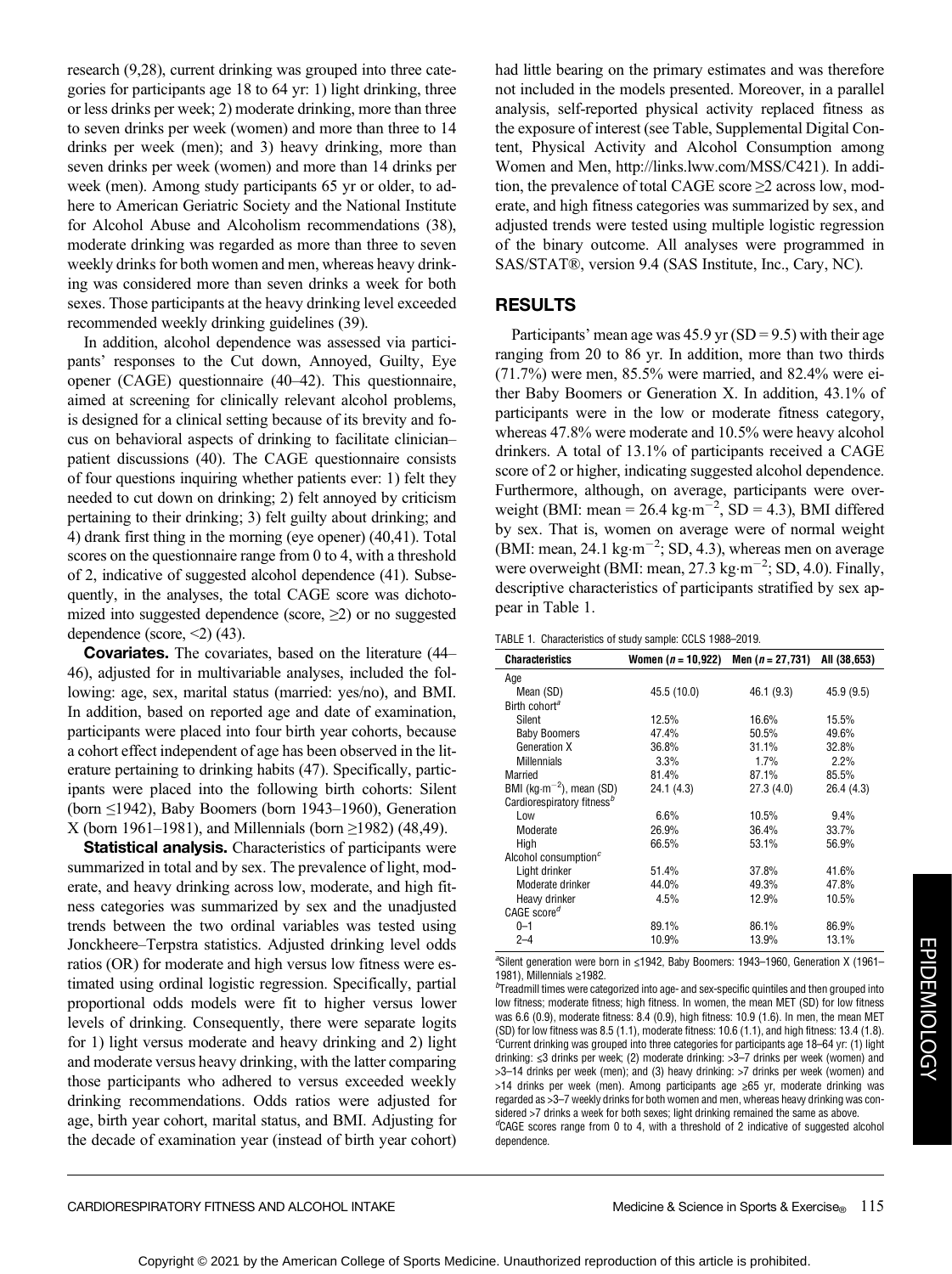

FIGURE 1—Prevalence of alcohol consumption by cardiorespiratory fitness among women and men: Cooper Center Longitudinal Study 1988– 2019. Current drinking was grouped into three categories for participants age 18–64 yr: 1) light drinking: ≤3 drinks per week; 2) moderate drinking: >3–7 drinks per week (women) and >3–14 drinks per week (men); and 3) heavy drinking: >7 drinks per week (women) and >14 drinks per week (men). Among participants age ≥65 yr, moderate drinking was regarded as >3–7 weekly drinks for both women and men, whereas heavy drinking was considered >7 drinks a week for both sexes; light drinking remained the same as above. Treadmill times were categorized into age- and sexspecific quintiles and then grouped into low, moderate, and high fitness. Total participants,  $N = 38,653$ ; women,  $n = 10,922$ ; men,  $n = 27,731$ .

The prevalence of alcohol consumption by fitness category among women and men is depicted in Figure 1. In women, light drinking decreased whereas moderate drinking increased according to increasing fitness categories. Specifically, 69.8%, 56.4%, and 47.6% of women were light drinkers within the low, moderate, and high fitness categories, respectively. Conversely, 26.1%, 39.2%, and 47.8% of women were moderate drinkers within the low, moderate, and high fitness categories, respectively. In comparison, the prevalence of heavy drinking in women appeared similar across fitness categories, that is, 4.2%, 4.4%, 4.6% were heavy drinkers within the low, moderate, and high fitness categories, respectively. In men, similar trends were observed; that is, light drinking decreased (45.4%, 37.9%, 36.2%), moderate drinking increased (41.8%, 48.4%, 51.5%), and heavy drinking was similar across ordered fitness categories (12.8%, 13.8%, 12.2%), respectively. Trends for light and moderate drinking were statistically significant across fitness categories for both sexes (unadjusted  $P$  for trend <0.001).

The relationship between fitness (moderate and high vs low category) and alcohol consumption while adjusting for covariates, appears in Table 2. Ordinal logistic regression was used to distinguish higher from lower levels of alcohol consumption at the two possible breakpoints: 1) light versus moderate/heavy drinking, and 2) light/moderate versus heavy drinking. In women, participants within the moderate and high fitness categories had 1.58 (95% confidence interval [CI], 1.32–1.91) and 2.14 (95% CI, 1.77–2.58) times greater odds of moderate/heavy versus light drinking, respectively, in comparison to their low fitness counterparts. No significant relationships between fitness and alcohol consumption were observed when comparing heavy to light/moderate drinking levels in women. In men, individuals within the moderate and high fitness category had 1.42 (95% CI, 1.30–1.55) and 1.63 (95% CI, 1.49–1.80) times greater odds of moderate/ heavy versus light alcohol consumption, respectively, in comparison to their low fitness counterparts. In addition, men within the moderate (but not high) fitness category had significantly greater odds of heavy (in comparison to light/ moderate) drinking (OR, 1.15; 95% CI, 1.01–1.31). When examining the physical activity-alcohol relationship, as with fitness, meeting or exceeding activity guidelines was related to higher odds of moderate/heavy versus light drinking; however, findings differed somewhat when comparing heavy to light/moderate drinking (see Table, Supplemental Digital Content, Physical Activity and Alcohol Consumption among Women and Men, [http://links.lww.com/MSS/C421\)](http://links.lww.com/MSS/C421).

In addition, the prevalence of a CAGE score of  $\geq$ 2, by fitness and drinking categories among men and women, appear in Figure 2. In women, the prevalence of suggested alcohol dependence in heavy drinkers did not differ significantly across fitness levels. Specifically, the prevalence of suggested alcohol dependence in women who were heavy drinkers was 46.7%, 49.2%, and 47.6% across low, moderate, and high fitness categories, respectively (adjusted  $P$  for trend = 0.532). In comparison, in men who were heavy drinkers, there was significantly less suggested alcohol dependence across fitness categories. Specifically, the prevalence of suggested alcohol

| Cardioresp                      |
|---------------------------------|
| Moderate f<br>High fitnes:      |
| $*P < 0.01$ .<br>** $P$ < 0.05. |
| <sup>a</sup> CCLS-1988          |
| <sup>b</sup> Multiple regr      |

TABLE 2. Cardiorespiratory fitness and alcohol consumption among women and men<sup>a</sup>: adjusted odds of higher vs lower levels of drinking<sup>b</sup>.

| <b>Alcohol Consumption</b> <sup>c</sup> |                           |                                 |                           |                        |  |  |  |
|-----------------------------------------|---------------------------|---------------------------------|---------------------------|------------------------|--|--|--|
|                                         | Women (Heavy vs Light/    | Women (Moderate/                | Men (Heavy vs Light/      | Men (Moderate/Heavy vs |  |  |  |
|                                         | <b>Moderate Drinking)</b> | <b>Heavy vs Light Drinking)</b> | <b>Moderate Drinking)</b> | Light Drinking)        |  |  |  |
| Cardiorespiratory Fitness <sup>a</sup>  | OR (95% CI)               | OR (95% CI)                     | OR (95% CI)               | OR (95% CI)            |  |  |  |
| Moderate fitness (vs low)               | $0.99(0.66 - 1.53)$       | 1.58* (1.32–1.91)               | $1.15**$ (1.01-1.31)      | $1.42**$ (1.30-1.55)   |  |  |  |
| High fitness (vs low)                   | $0.99(0.66 - 1.54)$       | $2.14*$ (1.77-2.58)             | $1.04(0.90 - 1.19)$       | $1.63**$ (1.49–1.80)   |  |  |  |

8–2020; total:  $n = 38,653$ ; women:  $n = 10,922$ ; men:  $n = 27,731$ .

ression models were computed to examine the relationship between fitness (low, moderate, high) and alcohol consumption (heavy vs light)/moderate, and moderate/heavy vs light) adjusting for age, birth cohort (Generation X and Millennials vs Boomers), marital status: married (yes/no), and BMI. Separate models were estimated for women and men. Current drinking was grouped into three categories for participants age 18–64 yr: (1) light drinking: ≤3 drinks per week; (2) moderate drinking: >3–7 drinks per week (women) and >3–14 drinks per week (men); and (3) heavy drinking: >7 drinks per week (women) and >14 drinks per week (men). Among participants age ≥65 yr, moderate drinking was regarded as >3-7 weekly drinks for

both women and men, whereas heavy drinking was considered >7 drinks a week for both sexes; light drinking remained the same as above. d Treadmill times were categorized into age- and sex-specific quintiles and then grouped into low fitness, moderate fitness, high fitness.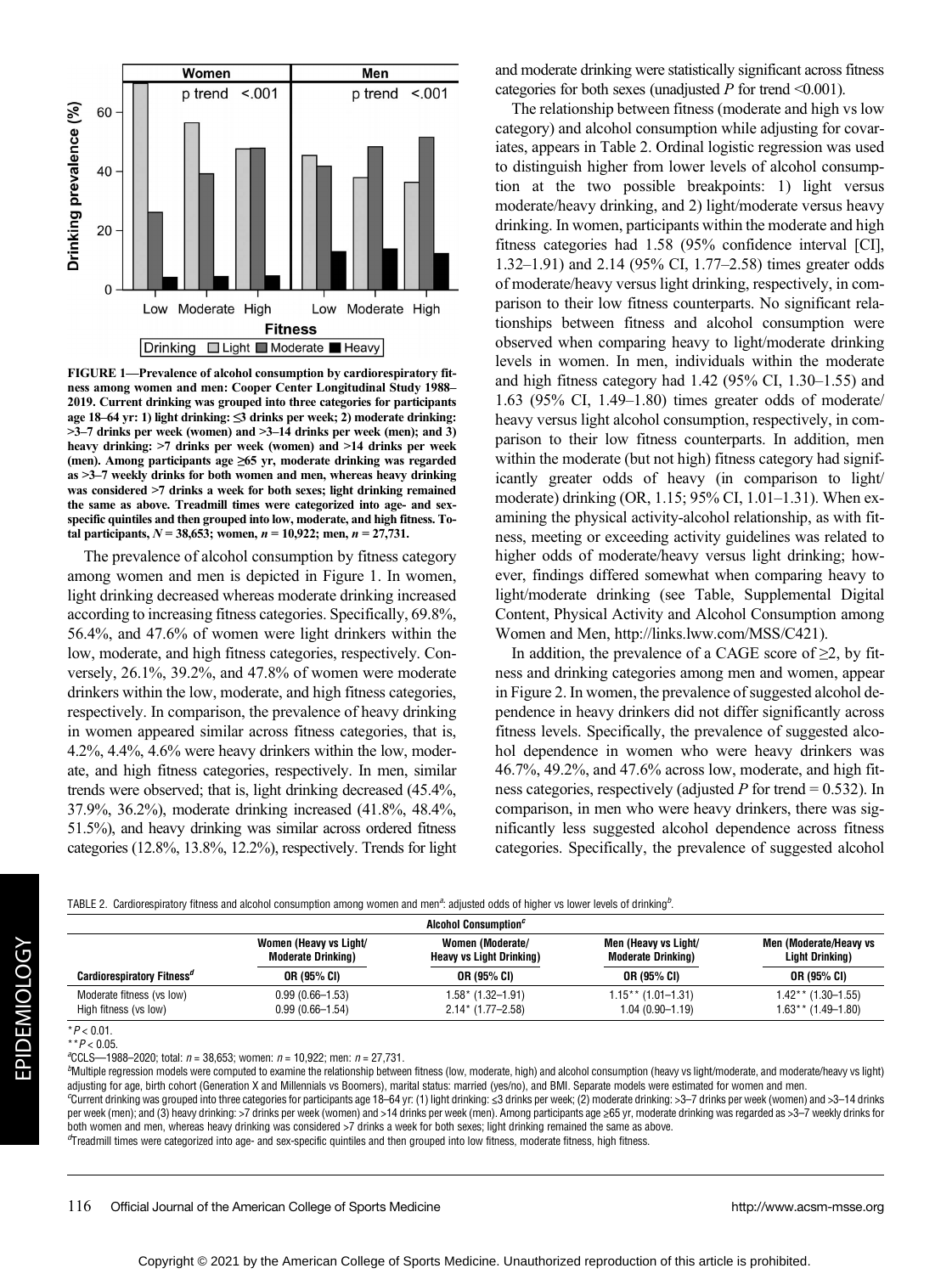

FIGURE 2—Prevalence of Suggested Alcohol Dependence by Cardiorespiratory Fitness and alcohol consumption among Women and Men: Cooper Center Longitudinal Study 1988–2019. A CAGE score ≥2 was regarded as suggested alcohol dependence. Among heavy drinkers, the CAGE score trends across fitness are significant for men  $(P < 0.001)$  but not women  $(P = 0.358)$ . Current drinking was grouped into three categories for participants age 18–64 yr: 1) light drinking: ≤3 drinks per week; 2) moderate drinking: >3–7 drinks per week (women) and >3–14 drinks per week (men); and 3) heavy drinking: >7 drinks per week (women) and >14 drinks per week (men). Among participants age ≥65 yr, moderate drinking was regarded as >3–7 weekly drinks for both women and men, whereas heavy drinking was considered >7 drinks a week for both sexes; light drinking remained the same as above. Treadmill times were categorized into age- and sex-specific quintiles and then grouped into Low, Moderate and High Fitness. Total participants:  $n = 38,653$ ; women:  $n = 10,922$ ; men:  $n = 27,731$ .

dependence was 45.7%, 41.7%, and 34.9% for low, moderate, and high fitness categories, respectively (adjusted  $p$  for trend <0.001).

## **DISCUSSION**

In the present study, we assessed the interrelationships between fitness and alcohol consumption and dependence among patients presenting at a preventive medical clinic. Study findings indicate that current drinkers with higher fitness levels exhibited an increased tendency for alcohol consumption. For example, highly fit women and men were  $\sim$  2.1 and  $\sim$  1.6 times, respectively, more likely to be moderate/heavy versus light drinkers in comparison to low fit women and men. When examining self-reported physical activity (rather than fitness) as the exposure, analysis showed similar patterns when comparing moderate/heavy versus light drinking across physical activity levels. These trends appear to reflect tradeoffs primarily between light and moderate drinking; heavy drinking was largely unchanged.

Previous research in the field has observed similar findings with regard to physical activity and alcohol consumption. For example, Werneck et al. (50) observed that Brazilian adults with higher levels of physical activity were more likely to consume alcohol on a weekly basis. In fact, a systematic review by Dodge et al. (51) concluded that three fourths of studies among nonstudent adults found that higher levels of physical activity were related to increased alcohol consumption. Although many of the reviewed studies were cross-sectional, limiting the ability to determine a temporal relationship, Conroy et al. (52) examined physical activity and drinking patterns over a 21-d period, finding that individuals consumed more alcohol on the same days when they were more physically active. Thus, present results, alongside prior evidence (51), indicate that those engaging in physical activity are also more likely to consume alcohol, although not necessarily at a level that exceeds drinking guidelines. This relationship could be explained by a psychological mechanism referred to as the "licensing effect," where achieving goals (e.g., running a 10-km race) could provide a "license" to indulge in an unhealthy behavior (e.g., drinking) as a rewarding mechanism (53,54). This psychological explanation, however, should be regarded as supposition, which warrants additional empirical examination in subsequent research, particularly because psychological variables were not available in the current data set. In addition, a study by Rockafellow and Saules (55) observed a significant relationship between participation in team sports and increased alcohol consumption among physically active college students. The present study, among primarily midage participants, was unable to determine whether participation in team sports is as an effect modifier in this relationship because this information was not available in the data set.

Together with observational research examining the intersection of physical activity and alcohol consumption, interventions aiming to reduce excessive alcohol consumption via physical activity promotion have been attempted with mixed success. For example, Kendzor et al. (56) found that encouraging physical activity (e.g., walking, cycling) during a treatment intervention for heavy drinkers, did not result in reduced alcohol consumption. Moreover, a recent systematic review by Thompson et al. (57) indicates that although some studies observed that physical activity markedly reduced alcohol initiation, others did not find that physical activity significantly affected alcohol consumption. The current study's results, reflecting behaviors of adults, indicate that higher levels of fitness are related to increased drinking, particularly moderate alcohol consumption. Thus, when designing interventions for this population, interventions focusing on increasing fitness (through physical activity promotion) might want to concurrently attempt to reduce alcohol consumption.

As expected, the present study finds that heavy alcohol consumption corresponds with a higher prevalence of suggested alcohol dependence (as measured by CAGE). Of interest, however, is an inverse relation between fitness categories and suggested alcohol dependence among men who are heavy drinkers, but not women who are heavy drinkers. That is, in men who are heavy drinkers, as fitness increased, the percentage of those with suggested alcohol dependence decreased. For example, men who drank heavily within the low fitness category had an approximately 1.3 times higher percentage of suggested alcohol dependence than their high fit counterparts (45.7% vs 34.9%, respectively). This finding warrants further investigation, including to determine the potential protective aspects of this relationship for men and why they did not generalize to high fit women. Previous research by Lisha et al. (58), in a large sample of US adults, found that physical activity was positively related to alcohol consumption but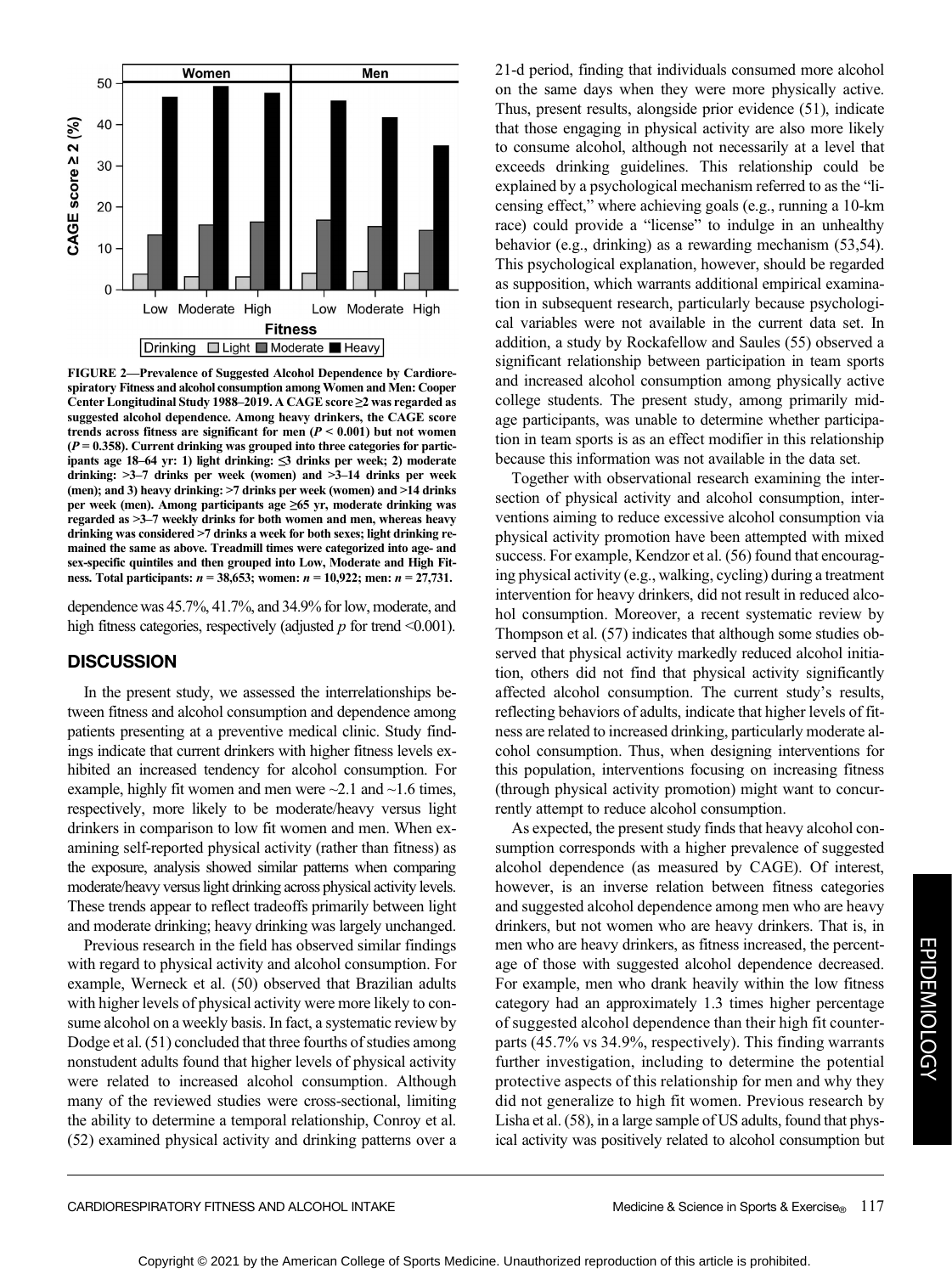not to severe forms of alcohol use disorders with no differences by sex.

The present study has strengths and limitations that should be considered when interpreting findings. Strengths of the study include the large sample size, the focus on adults attending a preventive medicine clinic with a valid alcohol dependence measure (CAGE), and the use of objective measurements of fitness instead of self-reported physical activity. Although fitness is a quantitative and direct consequence of habitual physical activity, it is also influenced by nonmodifiable factors (e.g., sex, age, genetics) (28,59). In the current study, we present findings for both the behavior (physical activity) and the physiological consequence of this behavior (fitness), which is a strength in the present study. The study's outcome (alcohol consumption), however, as with other epidemiological studies, is based on self-report, which could be subject to underreporting because of social desirability. In addition, inclusion of an explicit reference period (e.g., 12 months or 30 d) for alcohol consumption would improve its measurement (60). The study is also limited by its focus on a cohort consisting of predominantly White, highly educated participants with access to preventive medical care. As a result, these conclusions might not be applicable to a multi-ethnic and more economically diverse population. Moreover, the present study's focus on apparently healthy adults whose behaviors might not represent individuals with morbid conditions is an

### **REFERENCES**

- 1. 2018 Physical Activity Guidelines Advisory Committee. 2018 Physical Activity Guidelines Advisory Committee Scientific Report. Washington DC: U.S. Department of Health and Human Services; 2018. Available at:<https://health.gov/paguidelines/second-edition/report/>. Accessed May 12, 2019.
- 2. Lee I-M, Shiroma EJ, Lobelo F, et al. Effect of physical inactivity on major non-communicable diseases worldwide: an analysis of burden of disease and life expectancy. Lancet. 2012;380(9838):219–29.
- 3. Mok A, Khaw KT, Luben R, Wareham N, Brage S. Physical activity trajectories and mortality: population based cohort study. BMJ. 2019; 365:l2323. Available at: [https://www.ncbi.nlm.nih.gov/pmc/articles/](https://www.ncbi.nlm.nih.gov/pmc/articles/PMC6592407/) [PMC6592407/.](https://www.ncbi.nlm.nih.gov/pmc/articles/PMC6592407/) Accessed November 18, 2020.
- 4. Centers for Disease Control and Prevention. Benefits of Physical Activity. Physical Activity. 2020. Available at: [https://www.cdc.gov/physicalactivity/](https://www.cdc.gov/physicalactivity/basics/pa-health/index.htm) [basics/pa-health/index.htm.](https://www.cdc.gov/physicalactivity/basics/pa-health/index.htm) Accessed November 18, 2020.
- 5. DeFina LF, Haskell WL, Willis BL, et al. Physical activity versus cardiorespiratory fitness: two (partly) distinct components of cardiovascular health? Prog Cardiovasc Dis. 2015;57(4):324-9.
- 6. Kaminsky LA, Arena R, Beckie TM, et al. The Importance of Cardiorespiratory Fitness in the United States: The Need for a National Registry: a policy statement from the American Heart Association. Circulation. 2013;127(5):652–62.
- 7. Franklin BA, McCullough PA. Cardiorespiratory fitness: an independent and additive marker of risk stratification and health outcomes. Mayo Clin Proc. 2009;84(9):776–9.
- Goel S, Sharma A, Garg A. Effect of alcohol consumption on cardiovascular health. Curr Cardiol Rep. 2018;20(4):19.
- Mukamal KJ, Chen CM, Rao SR, Breslow RA. Alcohol consumption and cardiovascular mortality among U.S. adults, 1987 to 2002. J Am Coll Cardiol. 2010;55(13):1328–35.
- 10. National Cancer Institute. Alcohol and Cancer Risk F. 2018. Available at: [https://www.cancer.gov/about-cancer/causes-prevention/](https://www.cancer.gov/about-cancer/causes-prevention/risk/alcohol/alcohol-fact-sheet) [risk/alcohol/alcohol-fact-sheet.](https://www.cancer.gov/about-cancer/causes-prevention/risk/alcohol/alcohol-fact-sheet) Accessed November 17, 2020.

additional limitation. Finally, only an association, rather than a temporal and causal relationship, can be established between fitness and alcohol consumption because of the cross-sectional nature of the study (51).

#### **CONCLUSIONS**

In conclusion, the present study finds that objectively determined fitness is significantly related to higher alcohol consumption among a large sample of adults attending a preventive medicine clinic. This finding supports previous research examining the relationship between self-reported physical activity and alcohol consumption. Thus, preventive interventions among adults might need to focus not only on promoting physical activity but also on concurrently reducing alcohol consumption levels. These two behaviors appear to go hand in hand, and insights from behavioral science should be considered when employing interventions.

No external funding was provided for this study. The authors thank Kenneth H. Cooper, MD, MPH for establishing the Cooper Center Longitudinal Study, the Cooper Clinic physicians and staff for collecting clinical data, and The Cooper Institute for maintaining the database. In addition, the authors are grateful to the CCLS participants.

The authors have no disclosures of potential conflicts of interest to report. The results of the present study do not constitute endorsement by ACSM. The results of the study are presented clearly, honestly, and without fabrication, falsification, or inappropriate data manipulation.

- 11. O'Connor EA, Perdue LA, Senger CA, et al. Screening and behavioral counseling interventions to reduce unhealthy alcohol use in adolescents and adults: updated evidence report and systematic review for the US Preventive Services Task Force. JAMA. 2018;320(18):1910–28.
- 12. US Preventive Service Task Force. Unhealthy Alcohol Use in Adolescents and Adults: Screening and Behavioral Counseling Interventions. 2018. Available at: [https://uspreventiveservicestaskforce.org/](https://uspreventiveservicestaskforce.org/uspstf/recommendation/unhealthy-alcohol-use-in-adolescents-and-adults-screening-and-behavioral-counseling-interventions) [uspstf/recommendation/unhealthy-alcohol-use-in-adolescents-and](https://uspreventiveservicestaskforce.org/uspstf/recommendation/unhealthy-alcohol-use-in-adolescents-and-adults-screening-and-behavioral-counseling-interventions)[adults-screening-and-behavioral-counseling-interventions.](https://uspreventiveservicestaskforce.org/uspstf/recommendation/unhealthy-alcohol-use-in-adolescents-and-adults-screening-and-behavioral-counseling-interventions) Accessed November 18, 2020.
- 13. US Preventive Service Task Force. Healthful diet and physical activity for cardiovascular disease prevention in adults with cardiovascular risk factors: behavioral Counseling| United States Preventive Services Taskforce. 2014. Available at: [https://uspreventiveservicestaskforce.](https://uspreventiveservicestaskforce.org/uspstf/recommendation/healthy-diet-and-physical-activity-counseling-adults-with-high-risk-of-cvd) [org/uspstf/recommendation/healthy-diet-and-physical-activity](https://uspreventiveservicestaskforce.org/uspstf/recommendation/healthy-diet-and-physical-activity-counseling-adults-with-high-risk-of-cvd)[counseling-adults-with-high-risk-of-cvd](https://uspreventiveservicestaskforce.org/uspstf/recommendation/healthy-diet-and-physical-activity-counseling-adults-with-high-risk-of-cvd).
- 14. US Preventive Services Task Force, Grossman DC, Bibbins-Domingo K, et al. Behavioral counseling to promote a healthful diet and physical activity for cardiovascular disease prevention in adults without cardiovascular risk factors: US Preventive Services Task Force Recommendation Statement. JAMA. 2017;318(2):167–74.
- 15. Shuval K, Leonard T, Drope J, et al. Physical activity counseling in primary care: insights from public health and behavioral economics. CA Cancer J Clin. 2017;67(3):233–44.
- 16. American College of Sports Medicine. Exercise is Medicine: Health Care Providers. 2020. Available at: [https://www.exerciseismedicine.org/](https://www.exerciseismedicine.org/support_page.php/health-care-providers/) [support\\_page.php/health-care-providers/.](https://www.exerciseismedicine.org/support_page.php/health-care-providers/) Accessed November 18, 2020.
- 17. Coleman KJ, Ngor E, Reynolds K, et al. Initial validation of an exercise "vital sign" in electronic medical records. Med Sci Sports Exerc. 2012;44(11):2071–6.
- 18. Nsubuga P, White ME, Thacker SB, et al. Public Health Surveillance: A Tool for Targeting and Monitoring Interventions. In: Jamison DT, Breman JG, Measham AR, et al, editors. Disease Control Priorities